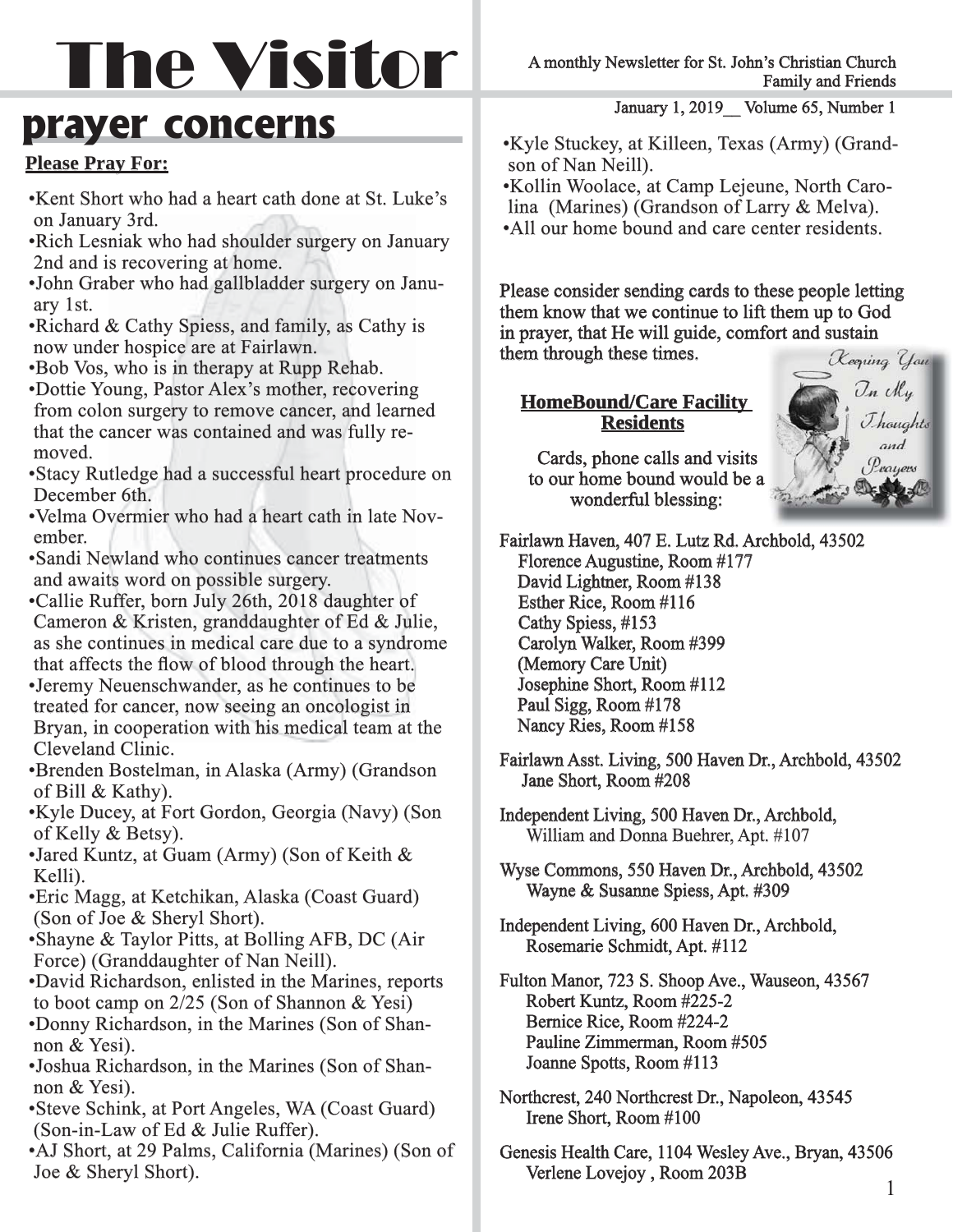# **Pastor's Letter**

In Revelation 21, as John saw the vision of the new heaven and the new earth, verse 5 says, "He who was seated on the throne said, "I am making everything new!" Then he said, "Write this down, for these words are trustworthy and true." Then he continues in verses 6-7: "He said to me: "It is done. I am the Alpha and the Omega, the Beginning and the End. To him who is thirsty I will give to drink without cost from the spring of the water of life. 7 He who overcomes will inherit all this, and I will be his God and he will be my son.""

 "He who overcomes" – a phrase that speaks of biblical teaching about perseverance, endurance, and running the race – the entire race – so as to get the prize (Paul writes of the prize in 1 Corinthians 9:24).

Pastorally and personally, I'm aware there was much in 2018 that had to be overcome. And just because a calendar page is turned doesn't mean the work of overcoming stops or has been successful. There are so many individuals and families amongst us that are working to overcome trials and tribulations. Spiritual, emotional, health, financial – the list is extensive. Add to that the truth that the secular society in which we live, and even Christian denominations and churches, are growing more permissive of immoral behavior, creating even more spiritual and theological obstacles to overcome. And so I read or hear that phrase from folks, which can go something like: "I can't handle one more negative setback, one more obstacle, one more problem..."

 "He who overcomes." God promises His presence with us. We are here to support and encourage each other. The Bible offers great lessons on overcoming. In the stress of the trials, in the difficult work of overcoming, I pray you are able to experience the light of Christ's truth – the inheritance he has prepared for his followers.

I know that promised inheritance can seem so far in the future, but we get there by taking it one day at a time. Day by day, hour by hour. Seeking God, living in faithfulness. Know that Pastor Alex and I are here for conversation and support, spiritual direction and prayerful guidance. Let us overcome together, through God's grace.

 It is interesting to note that the next verse in Revelation 21, verse 8, offers what happens to those who fail to overcome by remaining faithful. It's a scary alternative, but a true consequence. So know and live the words of Romans 15:4: "For everything that was written in the past was written to teach us, so that through endurance and the encouragement of the Scriptures we might have hope." May the hope of the Advent and Christmas seasons continue to fill you with the love of God.

In Christ,

 $E_{RICH}$ 

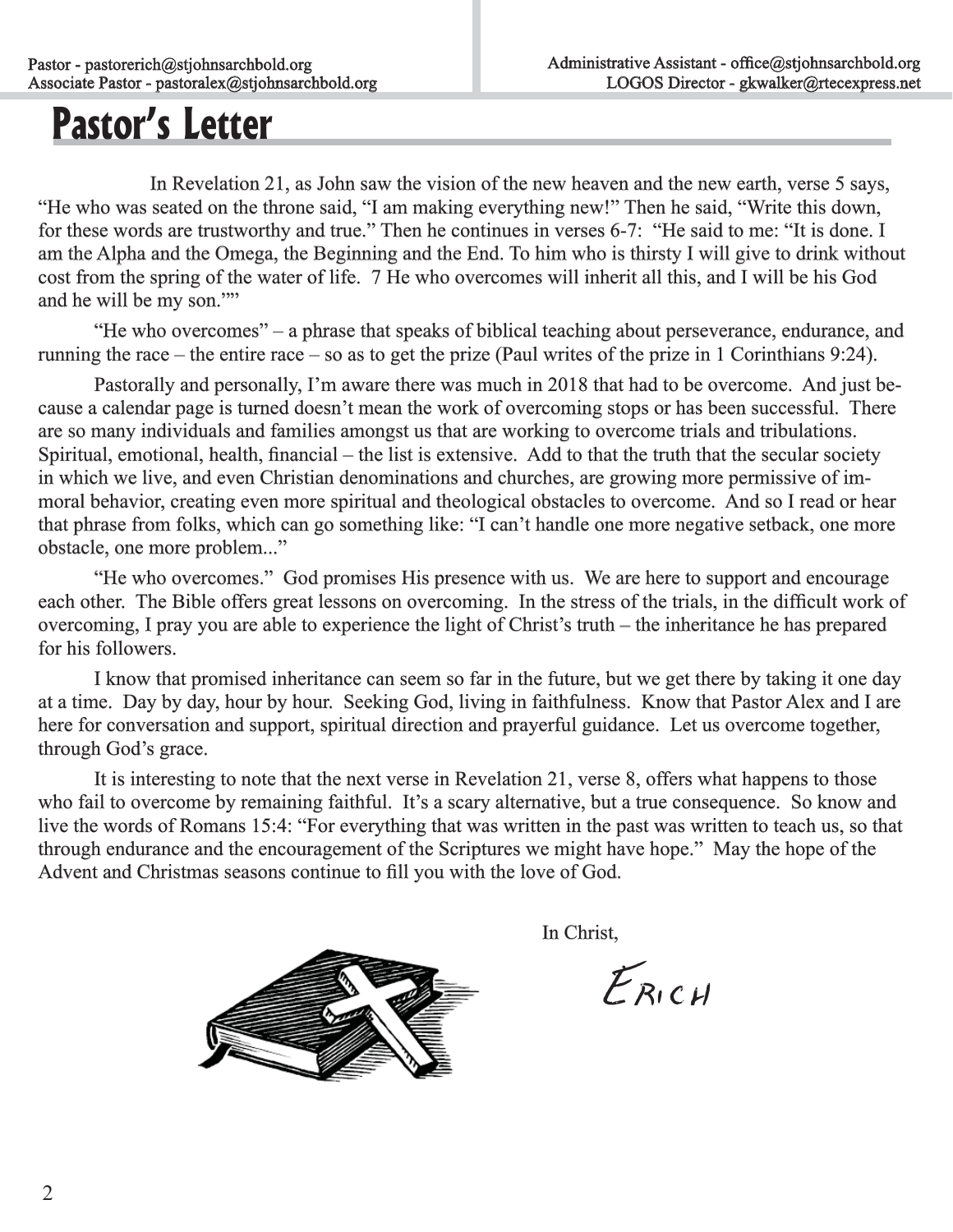# **congregational news & thank you's**

Dear St. John's Church Family,

We are beyond grateful for your prayers and generosity. Thank you!

Sincerely, Sincerely, Sincerely, The Waanders

 $\diamond$ CSEO  $\diamond$ 

Dear St. John's,

 Wow! I am so grateful for you! Thank you for graciously and generously coming alongside me during the past few years of support-based ministry. I've felt so loved and supported by your congregation and I can't thank you enough. Your prayers and support have meant the world to me. It's been a wild ride of highs, lows, tears and laughs and I'm grateful for how God has used you. I sincerely hope we stay connected as I transition from Reliant to SHAN (She Has A Name). I can't wait to see how God continues to move. Always,

Whitney Vanau

 $\diamond$ CZEO  $\diamond$ 

Dear St. John's Christian Church & Mission Board,

Thank you so much for the opportunity to share about the ministry that the Lord has laid on our hearts and for the financial partnership you have given us. We are so humbled and grateful for your generosity and willingness to serve in this way.

> Love, The Schrocks - Daniel, Bethany, Luke and Grace

 $\diamond$ czeo $\diamond$ 

Dear Mission Committee and St. John's Church,

Thank you so much for your money donation for our DR mission trip. It was an answer to prayer. We had some extra medication expenses and I wasn't sure how we were going to be able to pay for them. With your generous gift, we are able to purchase the medications and<br>supplies we need for our surgery and barrio medical needs to minister to the Dominican people.<br>With Sincere Thanks,<br>Sandi Cow

 $\diamond$ CSEO $\diamond$ 

#### Hi All,

I want to write to express my gratitude for your community. I am deeply grateful for your hospitality and generosity to me during my time in Archbold (and beyond). I experience your church family as having a remarkable spirit of generosity, evident in your love for one another and in your perseverance in living on mission. Thank you for lunch, for your gift (and ongoing gifts). Thank you for investing in my life as a recent college grad and for continuing to invest in me now as a pastor at a campus church. Thank you for your prayers and encouragement to me. I am thrilled to be partnered with you in this work, and I consider i

> Grace & Gratitude, Kyle Chase Crossroad Mission Speaker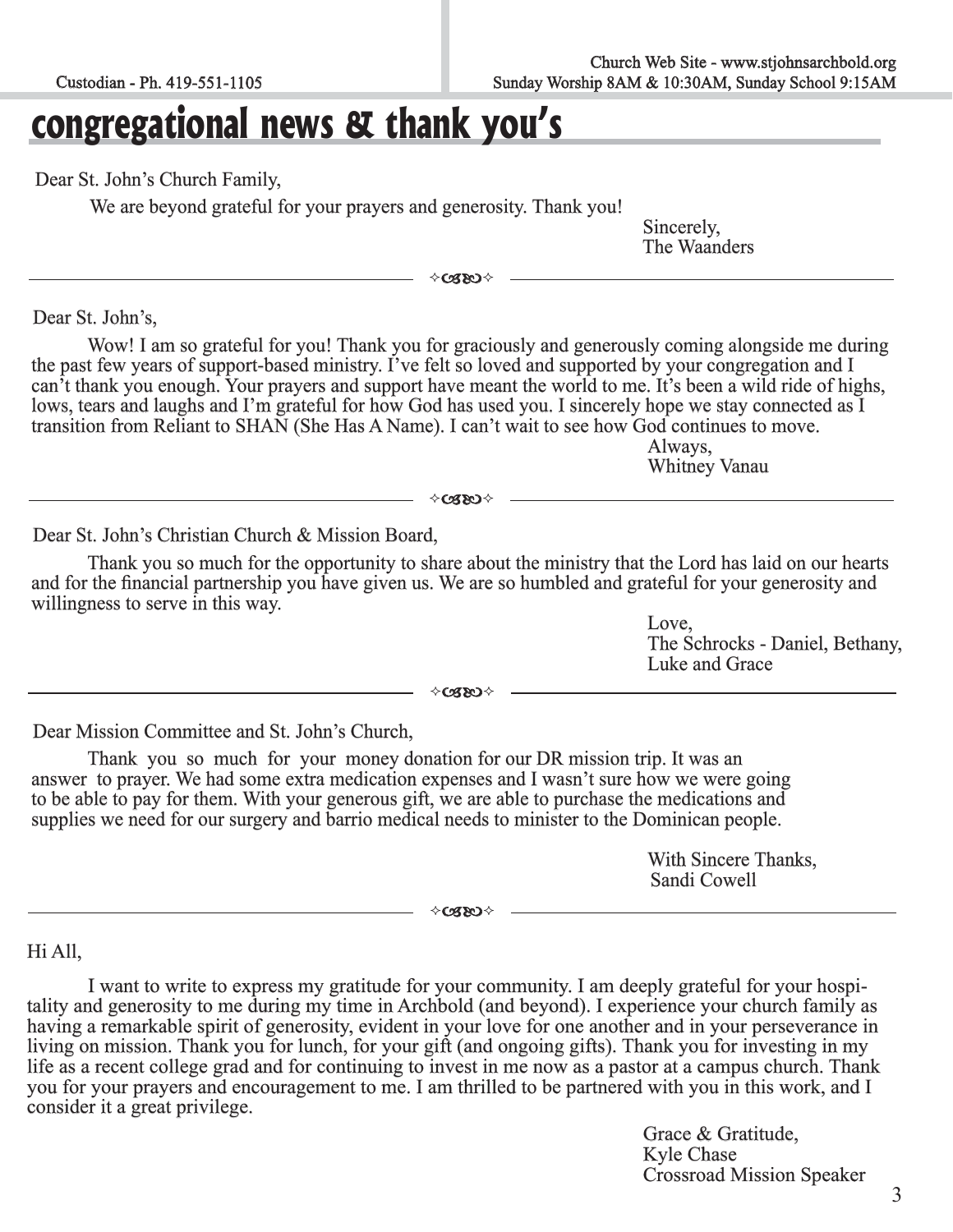# **preschool corner**

Sue MacDonald Director/Teacher



Joan Wyse Teacher Assistant

 December was a very busy and exciting month for us! We talked about pets and how special they are. We learned how to be safe around pets and we even met a new friend, Rose, the hedgehog. She was very shy! We sang the song "B-I-N-G-O" and played a fun game called "Doggie, Doggie, Where's Your Bone?"

We also learned the story of the first Christmas and that Jesus' mom and dad walked and rode a donkey a very long way to Bethlehem. When they got there, the inns were all full, so they had to sleep in a barn and that's where Jesus was born. The angels told the shepherds where to find Him and they came to visit.

 We learned how to give and receive gifts politely. We played "Happy Birthday, Jesus, Bingo", sang "Away in a Manger" and made baby Jesus friends out of socks. They were so cute that we didn't want to put them down!

 We had a fun time at our Christmas parties and were excited to have a break to celebrate Christmas with our families.



# **mission corner**

#### Back Bay Mission Trip – February 9th through 16th.

 Volunteers from St. John's Christian Church will have opportunities to share in the work program (new home construction and home repair/renovation), the daily community soup kitchen, the weekly food pantry ministry and their daily assistance program with area homeless.

Pastor Erich is coordinating increased opportunities for people to engage in people related ministries during the week. He is working with Back Bay Mission (BBM) staff to provide morning and afternoon programs for interactions in their Micah Day Center, which provides several aspects of assistance to the homeless. The plan is that volunteers will engage in neighborhood outreach activities, helping BBM staff further their ministry in the local neighborhoods.

Trip participants will have the opportunity to sign-up for the construction projects or the ministry projects on a daily basis, Monday through Friday, based on their personal preferences.

 Besides the daily projects, participants will enjoy blessed fellowship throughout the week – enjoying some local cuisine (seafood or BBQ), preparing many meals together in the mission house, and spending the evenings relaxing in the mission house or exploring parts of the city.

 The trip is open to youth (14 years of age or older) and adults. The church's mission budget covers some of the cost of the trip, which is still being determined due to a change in BBM's rate structure. Many people have participated on past trips through the generous blessing of others – people who are unable to go on the trip have given funds to allow others to go who are concerned about the full cost.

See Pastor Erich for further info about the trip!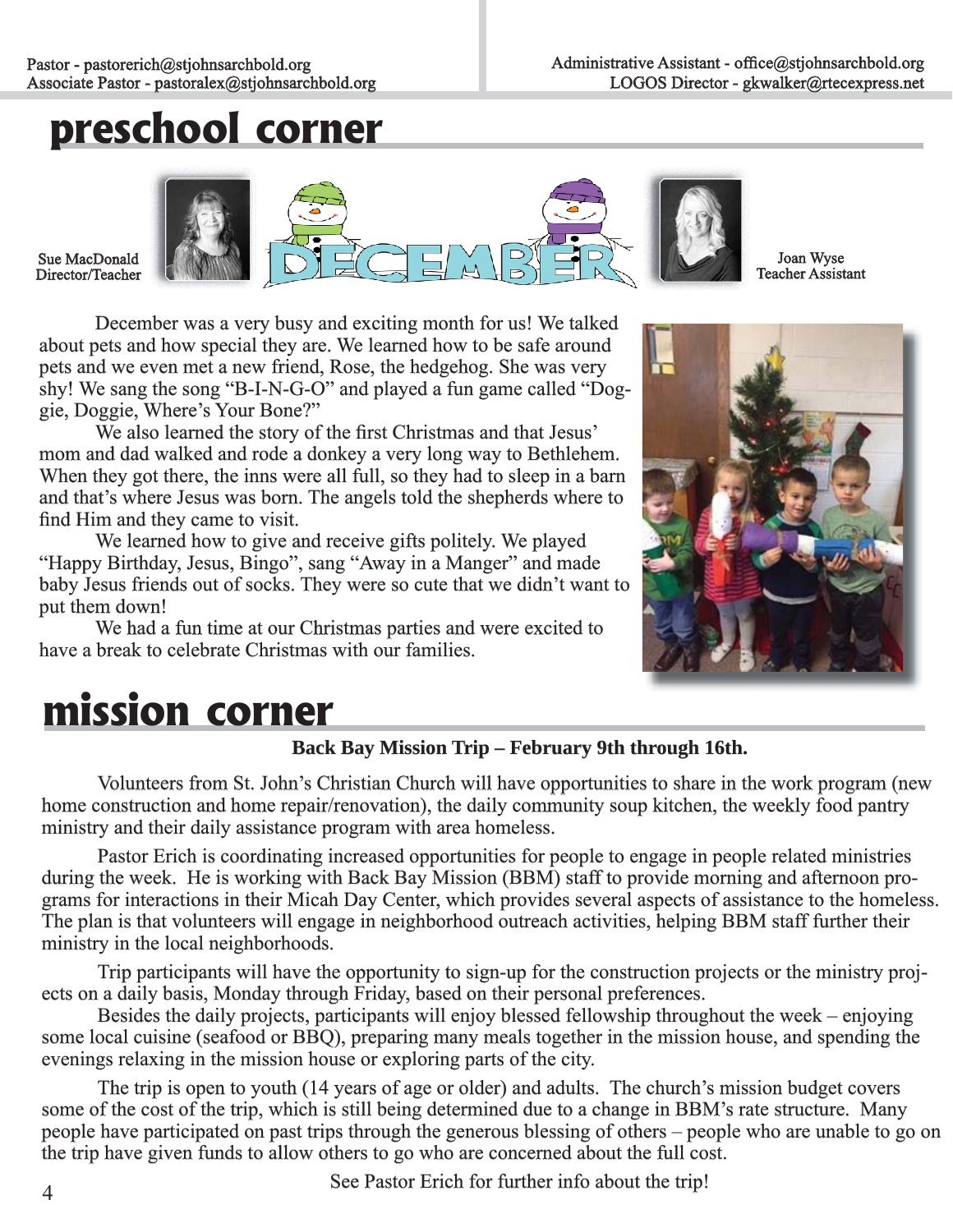### **WS** *January Mission-A-Month anuary Mission-A-Month*  **Church World Service Emergency Clean Up Kits:**

Emergency Cleanup Kits, or Cleanup Buckets, provided by Church World Service are our January Mission-A-Month. The supplies provided in these cleanup kits enable people to begin the overwhelming job of cleaning up after a flood, hurricane, tornado, or other disaster here in the United States.

Monetary donations given not only cover the cost of the supplies to assemble these emergency kits, but also cover sorting, packing, insurance and shipping costs to get the kits to their final destination. Please use your weekly offering envelopes for your donations and mark them M-A-M or CWS Kits. A list of needed items is posted across from the office.

#### **Stephen Ministry**

 I encourage you to read Luke 5: 17-26. The faith of the friends in this passage is strong enough to tear apart a roof in order to bring their paralyzed friend to Jesus. They knew that He could heal their friend. Jesus is so moved by their faith that He does just that! The amazing thing is that Jesus does even more than they hoped for. He forgives the man's sins as well! Faith can move people to do incredible things. Through Jesus, the hearts of people can be changed. Jesus is still making huge impacts even today. Please pray for our Stephen Leaders and Stephen Trainees as they begin their training session to help paralyzed people...people filled with fear and heartaches. The Stephen Ministry goal is to bring hope and faith to others!

### **stewardship**



IYF Building Campaign **Total Receipts** as of December 31, 2018 - \$663,886.23.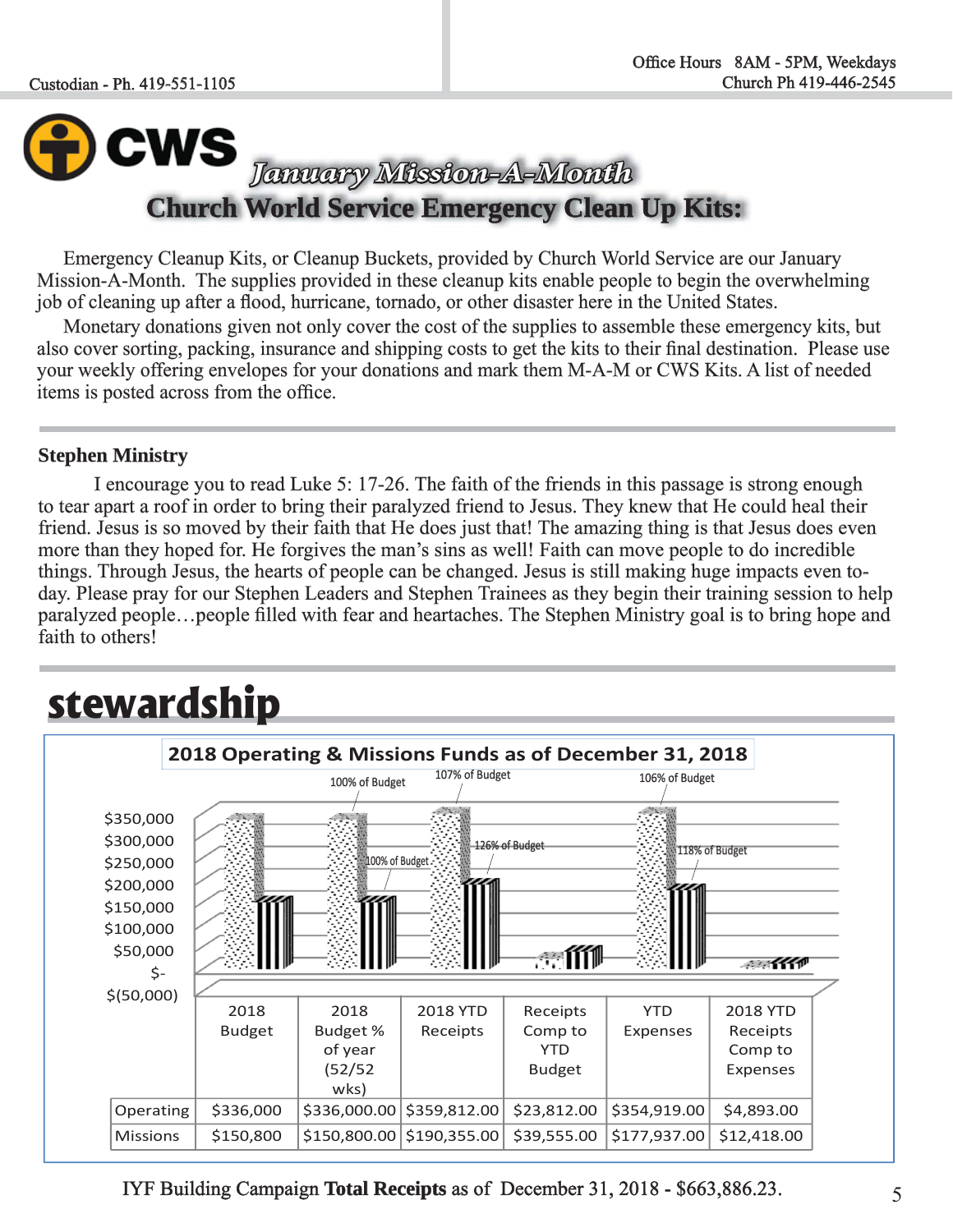### **Missionary Contact/Prayer Request Information:**



Robert & Jenni McMahan, CRU (BGSU) web site - www.give.cru.org e-mail - robert.mcmahan@cru.org e-mail - jennifer.mcmahan@cru.org

Matt & Paige Waanders, CRU (Ohio State Univ.) web site - www.give.cru.org e-mail - matthew.waanders@cru.org e-mail - paige.stamm@cru.org

> Shobha & Ravi Arole, CRHP **Ravid Arabs** CRHP web site - www.jamkhed.org

Kyle Chase, Reliant (Univ. of Michigan) web site - www.reliant.org e-mail - kyle.chase@nlcweb.org

Matt Pardi, Reliant (Univ. of Toledo) web site - www.reliant.org e-mail - matt.pardi@reliant.org

David Hench, Reliant (Univ. of Akron) web site - www.reliant.org e-mail - david.hench@reliant.org

Tony & Leila Frank, Ivoti, Brazil web site - www.worldteam.org **World Tea** e-mail - tony.frank@worldteam.org

Tom & Megan, The Islands, Africa web site - tmislands.blogspot.com e-mail - tmislands@fastmail.net

Kinsey Smith - Thailand – CRU at Grace **International School** email - kinsey.smith@cru.org

Larry & Linda Rupp, Kajiado Children's Home website - www.hope4kajiado.com e-mail - kajiadochildrenshome@gmail.com

Cheryl Wyse - The Agape Family Life House website - www.agapeflh.org

Jason & Becky Suon, Freedom International Ministries, Dominican Republic website - www.itisforfreedom.com e-mail - JasonSuon@itisforfreedom.com e-mail - BeckySuon@itisforfreedom.com

#### *Dear Friends, Family and Colleagues,*

 It's Christmas time with the New Year to be welcomed in. This year has gone by so quickly but with many blessings and joys in our lives. We continue to feel the Presence of God and His Favor through Christ in many ways.

 Ravi's daughter, Nisha spent her summer holidays with us. She was involved in an intensive Global Health Course through Elon College, NC here in Jamkhed and surrounding communities.

 I was in Belgium between June to August to care for Kate as she recuperated from a right shoulder surgery and also gave us a wonderful break. We enjoyed family get-togethers and a visit to the Sisters in Tegelen, who have been our donors for many years. Kate is our European Representative and raises funds for CRHP as time permits. She is an important part of our family, as a sister especially to me. She was here from October-December to assist in various ways including the preschool and surgical camps.

With the help of volunteers we have been keeping up with diabetes programs in the villages and are thankful to our staff, communities, and many others who are involved with timely interventions.

 Ravi, along with our friends from Canada and a world renowned hand and plastic surgeon, Dr. Marco, has overseen three surgical camps between October and December, with another planned for February. These camps service children and adults with deformities, burns, etc. enabling debilitated persons to regain functionality of their limbs and bodies, empowering them with the hope of a new life.

 The surgical teams work over an intensive five days completing large numbers of procedures, followed by our hospital staff taking over for the remainder of hospital and outpatient based care.

 We continue to have an increasing number of undergrad and Master's students and their tutors f coming to Jamkhed from the U.S., Asia, Australia, and Europe for their practicums, ranging from three to four weeks. These opportunities are invaluable for those participating and experiencing primary health care and global health.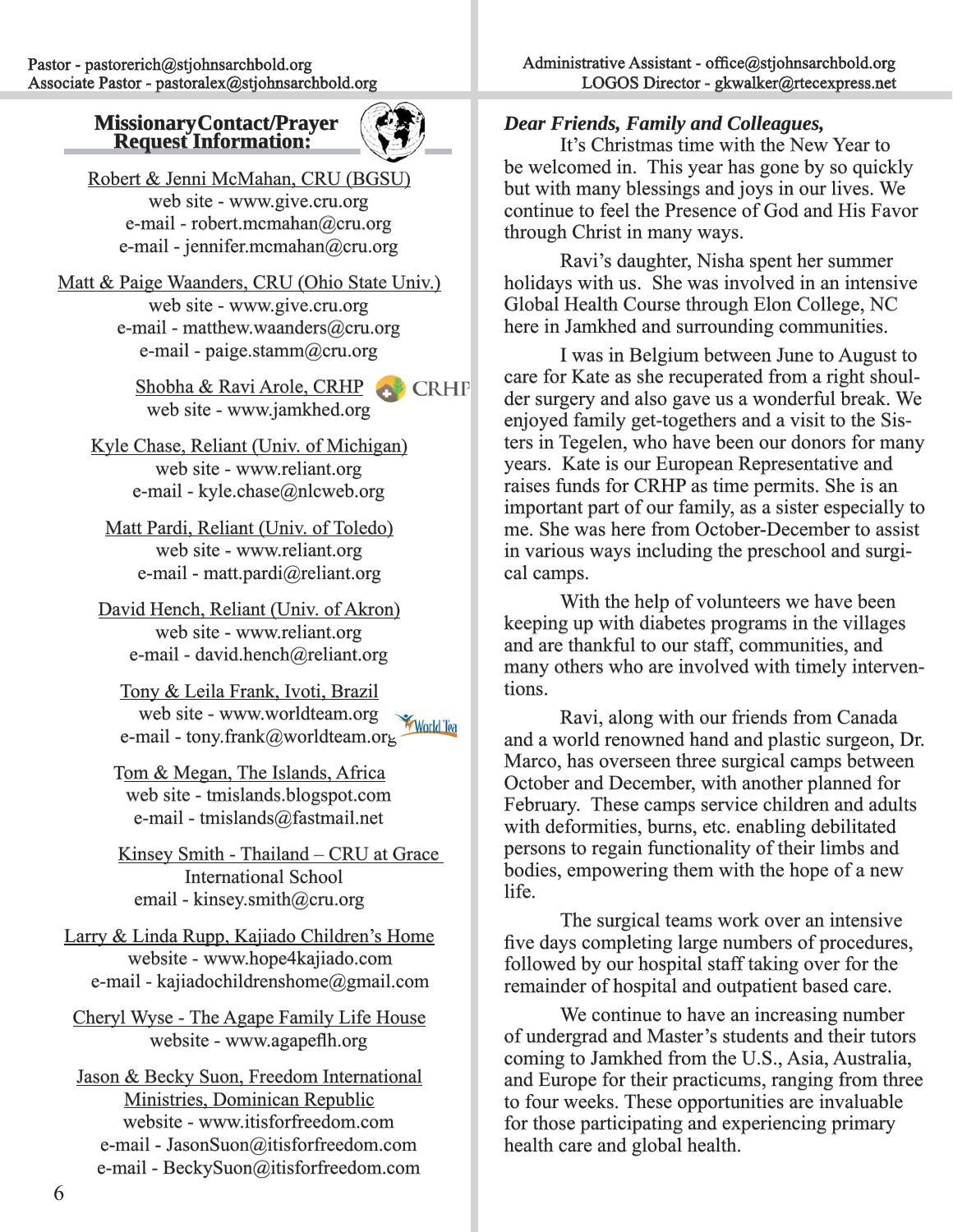The hospital continues to provide friendly, cost effective primary and secondary health care. Jamkhed and the surrounding areas are so much in need of good, diligent doctors and nurses.

 The preschool has had 50-65 children on an average this year and as we have witnessed since the inception of the program in 1994, the children are provided the education, meals and encouragement to succeed in life.

 As always, each new experience enables us to continue to find appropriate technology in order to achieve our goals and overall mission. Connie Gates represented CRHP at the Health for All meeting in Astana to follow up the Alma Ata Conference.

 Ravi, as Director, heads most of the work of CRHP and is doing an excellent job of managing so much. He spends time meeting new donors, fundraising, and running the day-to-day on campus. I also act as Director with Ravi, giving my time to training others, working in the hospital, and focusing on photography and writing.

As we remember all the wonderful memories of this past year and the Favor of God in our lives, f we give thanks for each one of you who are so much a part of our good, meaningful friendships. It is through the support and donations of individuals like you that allow us to continue the legacy of our parents, Raj and Mabelle Arole.

#### Peace and Love,

Shobha and Ravi Arole, and the CRHP family

ශත

#### **Thank You Notes From Mission Partners & Friends:**

- Pioneers (The Doriots), for our gift of \$100.
- Reliant (Kyle chase), for our gift of \$50.
- Crossroad, for our gift of \$105.
- Hand's of Grace, for our gift of \$505.
- Altlink (The Langsdorfs), for our gift of  $$170$ .
- CWS, for our gift of  $$510$ .
- Back Bay Mission, for our gift of \$1165.
- Back Bay Mission, for our gift of  $$1103$ .  $\bullet$  Cru (The Waanders), for our gift of \$500.
- Samaritan's Purse, for our gift of \$1408.
- Cherry Street Mission, for our gift of \$187.

# **ministry happenings inistry**

#### **Events / Activities**

#### **Men's Prayer Breakfast – January 12, 7:40AM:**

A monthly time to gather, enjoy breakfast, fellowship, hear a testimony, share joys and concerns, and pray together. Please let Bruce Wooley, Pastor Erich or Pastor Alex know if you have any questions about what the Men's Prayer Breakfast is all about!

#### **Christian Education hristian Mid-Week Youth Ministries:**

#### **Friday Morning Bible Study:**

 The high school girls are meeting together for breakfast and Bible study every Friday morning. For more information, connect with Leah Miller.

**SHSS:** In December we finished up our studies on the Book of Genesis with a big focus on the genealogy of Abraham. We saw an outside perspective on how God orchestrated and turned horrific circumstances for Joseph into something good in the end. As we push forward into Exodus we will see how the story of Joseph provides us a backdrop. We also enjoyed a bonus session on The Prince of Peace from Isaiah 9:1-7, to celebrate the salvation Jesus brought to the world this Christmas season.

**Life Planning:** Life Planning will be meeting in the SYF room at 7PM, Wednesday, January 9.

**LOGOS/JYF:** LOGOS and JYF resumes on Wednesday, January 9. If weather permits, on January 16, JYF will ride together on the church bus to Woodland Park for sledding. Wear warm winter clothes and bring your favorite sleds! On January 30, JYF plans to enjoy a movie night at the church. To finish the movie on time, we'll meet at the church at 5:30 and enjoy pizza for dinner.

7 **SYF:** SYF resumed on Wednesday, January 2, where Pastor Alex announced the 2019 summer mission trip location. On Sunday, January 20, SYF will be hosting the spaghetti luncheon following the annual congregational meal as a fundraiser. On Monday, January 21 (MLK Jr Day), SYF will be traveling to Michindoh for our winter retreat, where we hope for snowy weather to enjoy the sledding hill and the broomball rink.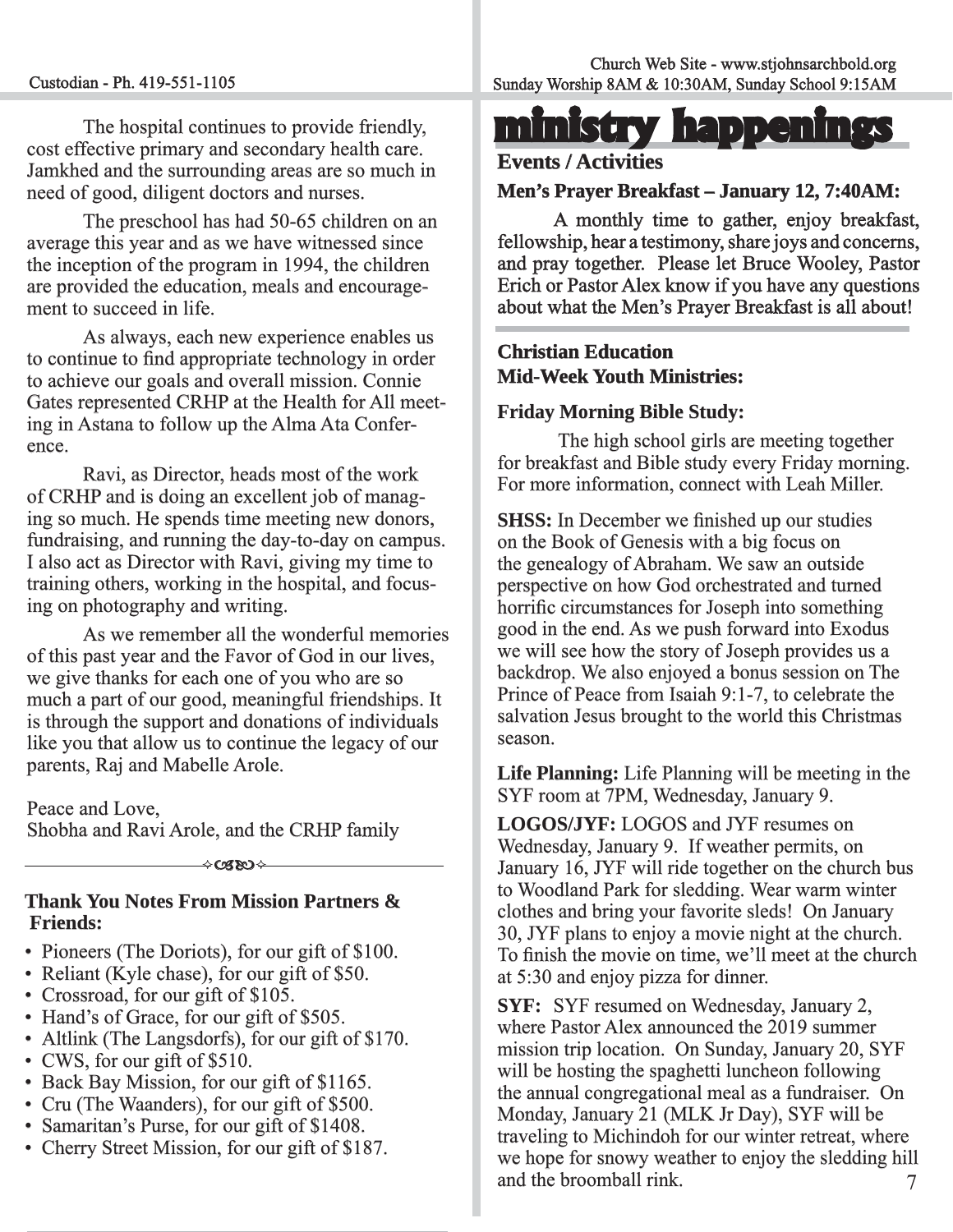| 340<br><b>January 2019</b>                                                                               |                                                                                                                                                                    |                                                                                                                                                         |                                                                                                             |                                                                                        |     |                                                            |
|----------------------------------------------------------------------------------------------------------|--------------------------------------------------------------------------------------------------------------------------------------------------------------------|---------------------------------------------------------------------------------------------------------------------------------------------------------|-------------------------------------------------------------------------------------------------------------|----------------------------------------------------------------------------------------|-----|------------------------------------------------------------|
| Sun                                                                                                      | Mon                                                                                                                                                                | Tue                                                                                                                                                     | Wed                                                                                                         | Thu                                                                                    | Fri | Sat                                                        |
| 8:00AM Worship<br>9:15AM Sunday School<br>9:15AM Faith Village<br>9:15AM Confirmation<br>10:30AM Worship | Mission-A-Month-<br><b>Emergency Clean-Up Kits</b><br>Elder of the Month-<br><b>TBD</b>                                                                            | 1 New Year's Day                                                                                                                                        | $\overline{2}$<br>7:00PM SYF                                                                                | 3<br>7:00PM Mission Comm.                                                              | 4   | 5<br>Bus/DR. Trip                                          |
| 6<br>12:00PM Preschool Open<br>House                                                                     | $\overline{7}$<br>11:00AM Staff Meeting<br>6:30PM Stephen Ministry<br>Training<br>7:00PM Preschool Open<br>House                                                   | 8<br>9:15AM Bible Study<br>10:30AM Pastors Meeting<br>1:30PM BINGO @ Fairlawn<br>4:00PM Laundry Buddy<br>5:00PM Comm. Meal<br>7:00PM Property Committee | 9<br>8:30AM Moms In Prayer<br>9:00AM W. Haven Bible Study<br>5:50PM LOGOS/JYF<br>7:00PM Life Panning        | 10<br>6:00PM 6th Grade Boys BB                                                         | 11  | 12<br><b>Bus/DR Trip</b><br>7:40AM Men's<br>Prayer Brkfst. |
| 13                                                                                                       | 14<br>11:00AM Staff Meeting<br>4:00PM Investment Meeting<br>6:30PM Stephen Ministry<br>training                                                                    | 15<br>9:15AM Bible Study<br>10:30AM Pastors Meeting<br>5:00PM Comm. Meal<br>7:00PM Preschool Board                                                      | 16<br>8:30AM Moms In Prayer<br>5:50PM LOGOS/JYF<br>7:00PM SYF                                               | 17<br>6:00PM 6th Grade Boys BB                                                         | 18  | 19                                                         |
| 20<br>11:15 Annual Congregational<br>Meeting & Meal                                                      | 21<br><b>Preschool Off Martin Lu-</b><br>ther King Jr. Day<br>10:00AM SYF Winter Retreat<br>11:00AM Staff Meeting<br>6:15PM Spiritual Council<br>7:30PM Consistory | 22<br>9:15AM Bible Study<br>10:30AM Pastors Mtg<br>4:00PM Laundry Buddy<br>5:00PM Comm. Meal<br>6:30PM Stephen Ministry<br>Training                     | 23<br>8:30AM Moms In Prayer<br>9:00AM W. Haven Bible Study<br>5:50PM LOGOS/JYF<br>7:00PM SYF                | 24<br>6:00PM 6th Grade Boys BB                                                         | 25  | 26                                                         |
| 27                                                                                                       | 28<br>11:00AM Staff Meeting<br>6:30PM Stephen Ministry<br>Training                                                                                                 | 29<br>9:15AM Bible Study<br>10:30AM Pastors Meeting<br>5:00PM Comm. Meal                                                                                | 30<br>8:30AM Moms In Prayer<br>W. Haven Bible Study<br>5:30PM JYF Movie Night<br>5:50PM LOGOS<br>7:00PM SYF | 31<br>6:00PM 6th Grade Boys BB<br>6:00PM Preschool Mom's<br>Night (Tues./Thurs. Class) |     |                                                            |



- 1 Duane Hayes
- 2 Josee Grime
- 4 Ryan Christman
- 5 Mary Lou Nemire, Karen Schnitkey
- 6 Carolyn Walker
- 7 Wade Enderle, Jon Lindsay
- 8 Ralph Grieser
- 9 Amy Baden, Bodi Kauffman, Leah Hall, Jack & Joanne Spotts
- 10 Pauline Short
- 12 Tootie Beck, Tyson Bostelman 2
- 13 Cathy Nofziger, Stacy Rutledge, Len & Jean Stamm
- 14 Jace Bernath
- 16 Aaron Kauffman, Anna Yoder 6
- 17 Trevor Neuenschwander
- 18 Ava Genter, John & Kathryn Graber 8
- 21 Ann Fether
- 22 Kay Stamm
- 23 Jim Grieser, Reese Grime
- 24 Deb Rupp
- 26 Tim & Sue Grieser, Travis Gruenhagen, 6 Pat Leupp, Verlene Lovejoy
- 29 Joan Lovejoy
- 30 Priscilla Ashley, Nate Meyer, Wayne Spiess 0

**We Please let us know if we do not have your special day correct. Thank you.**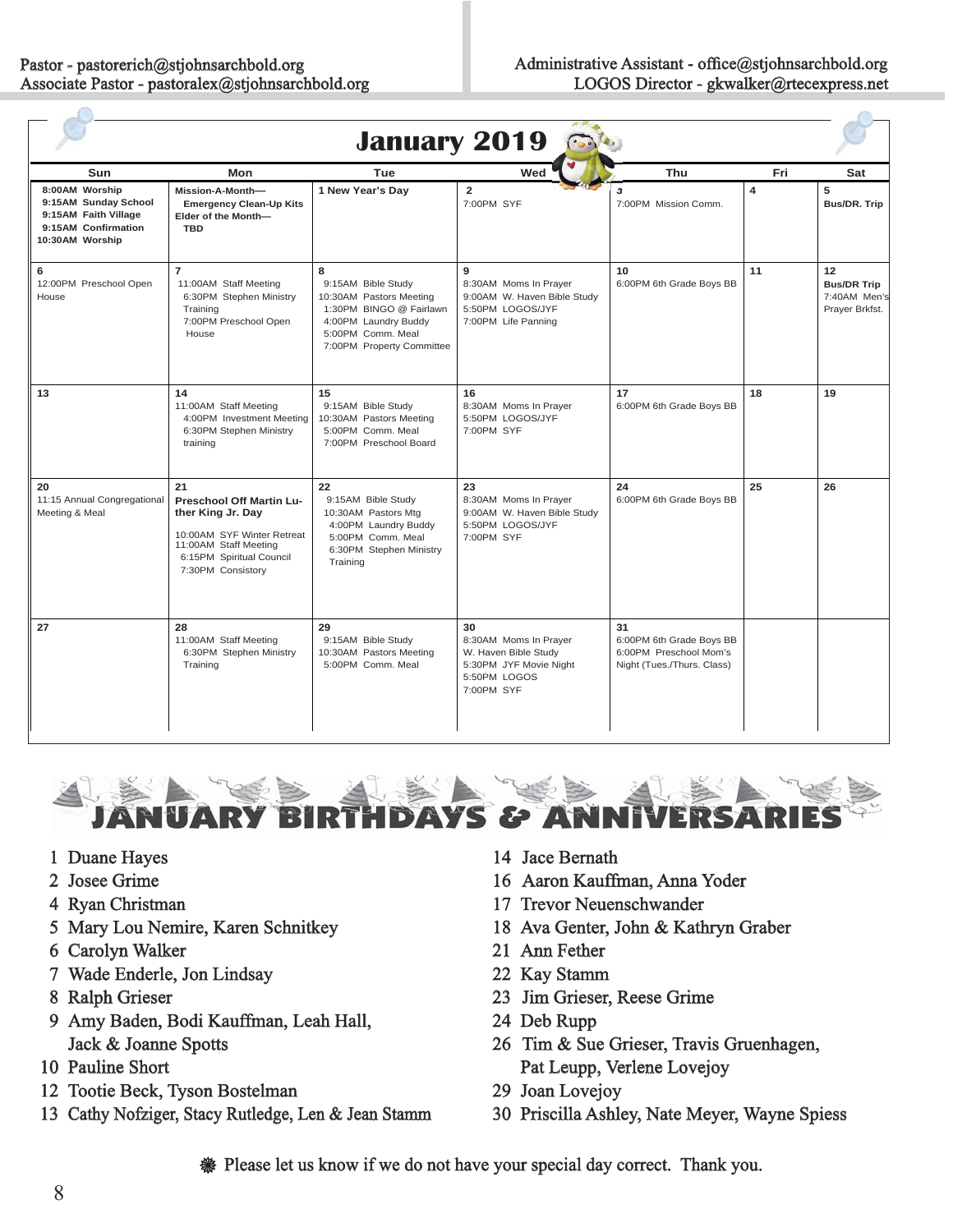

#### **Urgent Need! We Need Tech Volunteers Now!**

Please check the bulletin board to sign up for 10:30 worship service head usher, ushers, and greeters for 2019. A list of duties/responsibilities for ushers and greeters is posted next to each sign up sheet (contact the church office if you would like a printed or digital copy to have). Sound Techs, Easy Worship Techs and Video Techs are also in high demand! While James,

Angie, Kelly, Brian, Tom, Mark and Dean do a great job in getting ready for worship and their efforts on Sunday mornings are a blessing, changing schedules and other roles at church require us to find additional volunteers.

 While each system can appear to be complicated, proper and sustained training has proven to make each task easy to pick up on. If we have more volunteers serving, it can make each person's schedule easier. If interested, please talk with Pastor Erich, James Grime and/or Kelly Ducey.

# **consistory/committees**

#### **Congregational Annual Meeting – January 20, 2019 ongregational**

The Consistory set the date of our Annual Congregational Meeting for January 20th. That Sunday morning schedule will be:

9:00am Sunday School Hour

10:00am Worship Worship

 $11:15$ am Annual Meeting

12:15pm Lunch served by the SYF

Business at the Annual Meeting will include:

- Approval of 2018 Financial Reports
- Consideration of 2019 Proposed Budgets
- Action on the 2019 Election Ballot, which is as follows:
	- o Congregational President To Be Announced
	- o Congregational Secretary  $-$  To Be Announced
	- o Elder (Elect 2)
		- **Gary Frazier**
		- **Jim Grieser**
		- **Deb Kauffman**
		- **Example Brad Roth**
	- o Deacon/Deaconess (Elect 3) 3)
		- $\blacksquare$  Tim Beck
		- Mindy Gruenhagen
		- Tom Johnson
		- **EXERNIFIELD** Kern
		- Cathy Nofziger
		- Todd Nafziger

Packets for the Annual Meeting will be available by Sunday, January 13th.